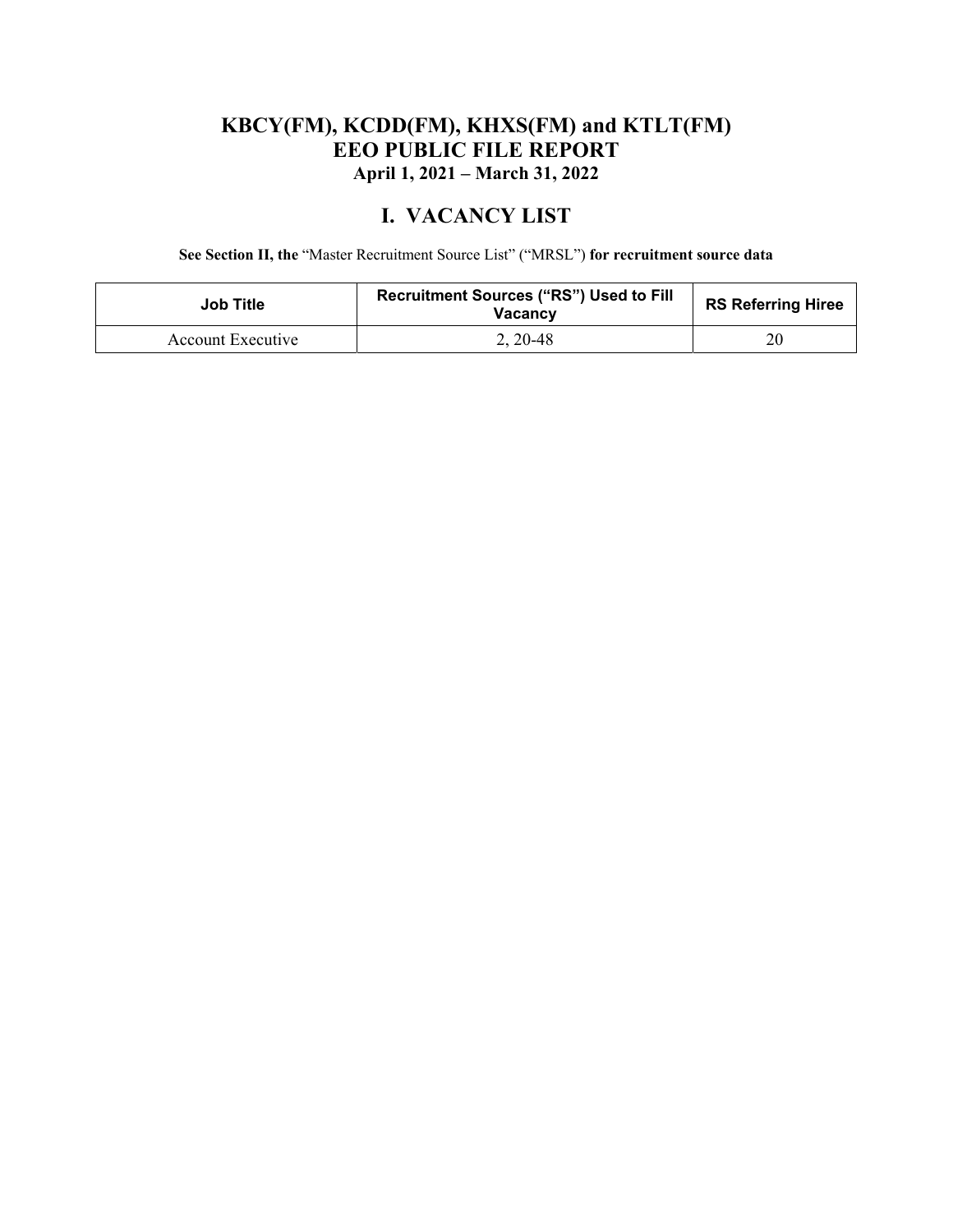### **KBCY(FM), KCDD(FM), KHXS(FM) and KTLT(FM) EEO PUBLIC FILE REPORT April 1, 2021 – March 31, 2022**

| <b>RS</b><br><b>Number</b> | <b>RS</b> Information                            | <b>Source</b><br><b>Entitled to</b><br>Vacancy<br><b>Notification</b><br>(Yes/No) | No. of<br><b>Interviewees</b><br><b>Referred by RS</b><br><b>Over Reporting</b><br>Period |
|----------------------------|--------------------------------------------------|-----------------------------------------------------------------------------------|-------------------------------------------------------------------------------------------|
| $\mathbf{1}$               | <b>Abilene Chamber of Commerce</b>               | N                                                                                 | $\theta$                                                                                  |
|                            | 174 Cypress Street #200                          |                                                                                   |                                                                                           |
|                            | Abilene, Texas 79603                             |                                                                                   |                                                                                           |
|                            | Email: Kimbosher@abilenechamber.com              |                                                                                   |                                                                                           |
| $\overline{2}$             | <b>Texas Workforce Center</b>                    | N                                                                                 | $\boldsymbol{0}$                                                                          |
|                            | 400 Oak Street                                   |                                                                                   |                                                                                           |
|                            | Abilene, TX 79601                                |                                                                                   |                                                                                           |
|                            | Email: sherry.porter@workforcesystem.org         |                                                                                   |                                                                                           |
| $\overline{3}$             | <b>Texas State Technical College</b>             | ${\bf N}$                                                                         | $\mathbf{0}$                                                                              |
|                            | 650 East Highway 80                              |                                                                                   |                                                                                           |
|                            | Abilene, Texas 79601                             |                                                                                   |                                                                                           |
|                            | Email: juliahumphery@tstc.com                    |                                                                                   |                                                                                           |
| $\overline{4}$             | <b>Abilene Christian University</b>              | $\mathbf N$                                                                       | $\overline{0}$                                                                            |
|                            | 1600 Campus Court                                |                                                                                   |                                                                                           |
|                            | Abilene, Texas 79601                             |                                                                                   |                                                                                           |
| 5                          | League of United Latin American Citizens (LULAC) | $\mathbf N$                                                                       | $\overline{0}$                                                                            |
|                            | P.O. Box 2106                                    |                                                                                   |                                                                                           |
|                            | Abilene, Texas 79604                             |                                                                                   |                                                                                           |
|                            | Contac: Jack Guzman                              |                                                                                   |                                                                                           |
| 6                          | <b>McMurry University</b>                        | N                                                                                 | $\overline{0}$                                                                            |
|                            | 14 & Sayles Blvd.                                |                                                                                   |                                                                                           |
|                            | McMurry Station Box 278                          |                                                                                   |                                                                                           |
|                            | Abilene, Texas 79697                             |                                                                                   |                                                                                           |
|                            | Email: jgreer@mcm.com                            |                                                                                   |                                                                                           |
| $\overline{7}$             | <b>Cisco College</b>                             | N                                                                                 | $\boldsymbol{0}$                                                                          |
|                            | 717 East Industrial Blvd                         |                                                                                   |                                                                                           |
|                            | Abilene, Texas 79601                             |                                                                                   |                                                                                           |
|                            | Email: sherry.burchell@cisco.edu                 |                                                                                   |                                                                                           |
| $\,8\,$                    | <b>Hardin Simmons University</b>                 | ${\bf N}$                                                                         | $\overline{0}$                                                                            |
|                            | 2200 Hickory                                     |                                                                                   |                                                                                           |
|                            | Abilene, Texas 79601                             |                                                                                   |                                                                                           |
|                            | Email: kwood@hsutx.edu                           |                                                                                   |                                                                                           |

# **II. MASTER RECRUITMENT SOURCE LIST ("MRSL")**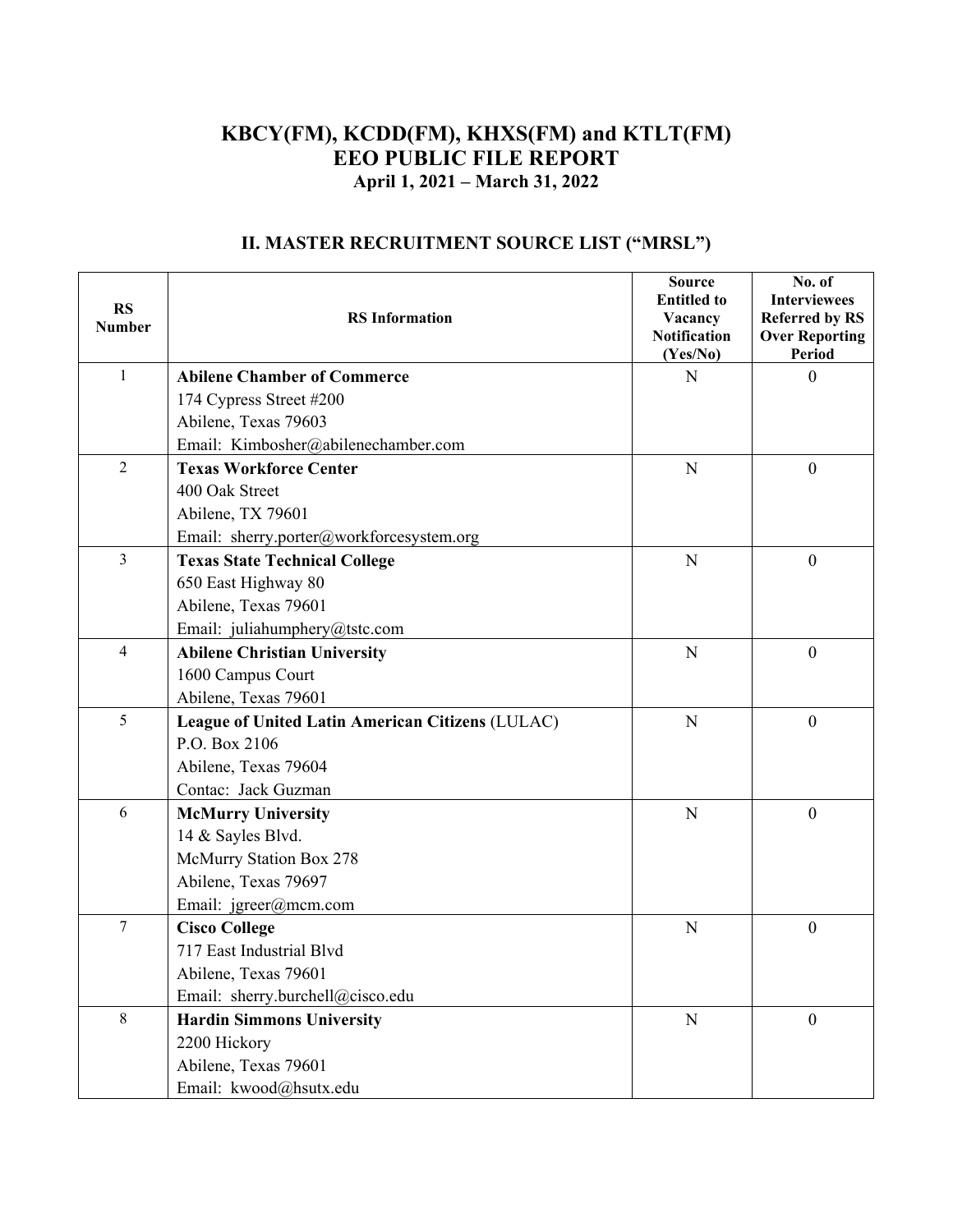| <b>RS</b><br><b>Number</b> | <b>RS</b> Information                                   | <b>Source</b><br><b>Entitled to</b><br>Vacancy<br><b>Notification</b><br>(Yes/No) | No. of<br><b>Interviewees</b><br><b>Referred by RS</b><br><b>Over Reporting</b><br><b>Period</b> |
|----------------------------|---------------------------------------------------------|-----------------------------------------------------------------------------------|--------------------------------------------------------------------------------------------------|
| 9                          | <b>Abilene Hispanic Guide</b>                           | $\mathbf N$                                                                       | $\mathbf{0}$                                                                                     |
|                            | 2508 Madison Avenue                                     |                                                                                   |                                                                                                  |
|                            | Abilene, Texas 79601                                    |                                                                                   |                                                                                                  |
|                            | Email: patricia@ahguide.com                             |                                                                                   |                                                                                                  |
| 10                         | <b>Manpower Incorporated</b>                            | $\mathbf N$                                                                       | $\boldsymbol{0}$                                                                                 |
|                            | 500 Chestnut Street                                     |                                                                                   |                                                                                                  |
|                            | Abilene, Texas 79602                                    |                                                                                   |                                                                                                  |
|                            | Email: reta.morrison@manpower.com                       |                                                                                   |                                                                                                  |
| 11                         | <b>West Texas Tribune</b>                               | $\mathbf N$                                                                       | $\overline{0}$                                                                                   |
|                            | 3300 S. 14 <sup>th</sup> Ste 100                        |                                                                                   |                                                                                                  |
|                            | Abilene, Texas 79605                                    |                                                                                   |                                                                                                  |
|                            | Email: Floyd.miller@westtexastribune.com                |                                                                                   |                                                                                                  |
| 12                         | <b>Radio Advertising Bureau</b>                         | $\mathbf N$                                                                       | $\overline{0}$                                                                                   |
|                            | www.rab.com                                             |                                                                                   |                                                                                                  |
|                            | Email: blawrence@rab.com                                |                                                                                   |                                                                                                  |
| 13                         | <b>Ohio Center for Broadcasting - Columbus</b>          | $\mathbf N$                                                                       | $\mathbf{0}$                                                                                     |
|                            | Email: Placement.columbus@beonair.com                   |                                                                                   |                                                                                                  |
| 14                         | <b>On-Air Announcements</b> (one or more SEU stations)  | $\mathbf N$                                                                       | $\boldsymbol{0}$                                                                                 |
| 15                         | Walk-In/Self-Referral                                   | $\mathbf N$                                                                       | $\mathbf{0}$                                                                                     |
| 16                         | <b>Word-of-Mouth Referral</b>                           | ${\bf N}$                                                                         | $\mathbf{0}$                                                                                     |
| 17                         | <b>SEU Facebook Pages</b>                               | $\mathbf N$                                                                       | $\boldsymbol{0}$                                                                                 |
| 18                         | <b>Internal Posting</b>                                 | N                                                                                 | $\boldsymbol{0}$                                                                                 |
| 19                         | <b>Station Website Postings (all SEU stations)</b>      | N                                                                                 | $\boldsymbol{0}$                                                                                 |
| 20                         | <b>Cumulus Careers Website</b>                          | N                                                                                 | $\mathbf{1}$                                                                                     |
|                            | cumulusmedia.jobs.net/en-US/                            |                                                                                   |                                                                                                  |
| 21                         | adzuna.com/                                             | N                                                                                 | $\mathbf{0}$                                                                                     |
| 22                         | jobisjob.com/m                                          | ${\bf N}$                                                                         | $\boldsymbol{0}$                                                                                 |
| 23                         | myjobhelper.com/                                        | ${\bf N}$                                                                         | $\boldsymbol{0}$                                                                                 |
| 24                         | jobs.oodle.com/careers/careers/                         | ${\bf N}$                                                                         | $\boldsymbol{0}$                                                                                 |
| 25                         | jobspider.com/                                          | ${\bf N}$                                                                         | $\mathbf{0}$                                                                                     |
| 26                         | trovit.com/                                             | N                                                                                 | $\boldsymbol{0}$                                                                                 |
| 27                         | indeed.com/ (not directly contacted by SEU)             | ${\bf N}$                                                                         | 1                                                                                                |
| 28                         | glassdoor.com/index.htm (not directly contacted by SEU) | ${\bf N}$                                                                         | $\boldsymbol{0}$                                                                                 |
| 29                         | linkedin.com/jobs/                                      | ${\bf N}$                                                                         | $\mathbf{0}$                                                                                     |
| 30                         | abilitiesinjobs.com                                     | ${\bf N}$                                                                         | $\boldsymbol{0}$                                                                                 |
| 31                         | asianinjobs.com                                         | N                                                                                 | $\boldsymbol{0}$                                                                                 |
| 32                         | blackinjobs.com                                         | ${\bf N}$                                                                         | $\mathbf{0}$                                                                                     |
| 33                         | hispanicinjobs.com                                      | ${\bf N}$                                                                         | $\boldsymbol{0}$                                                                                 |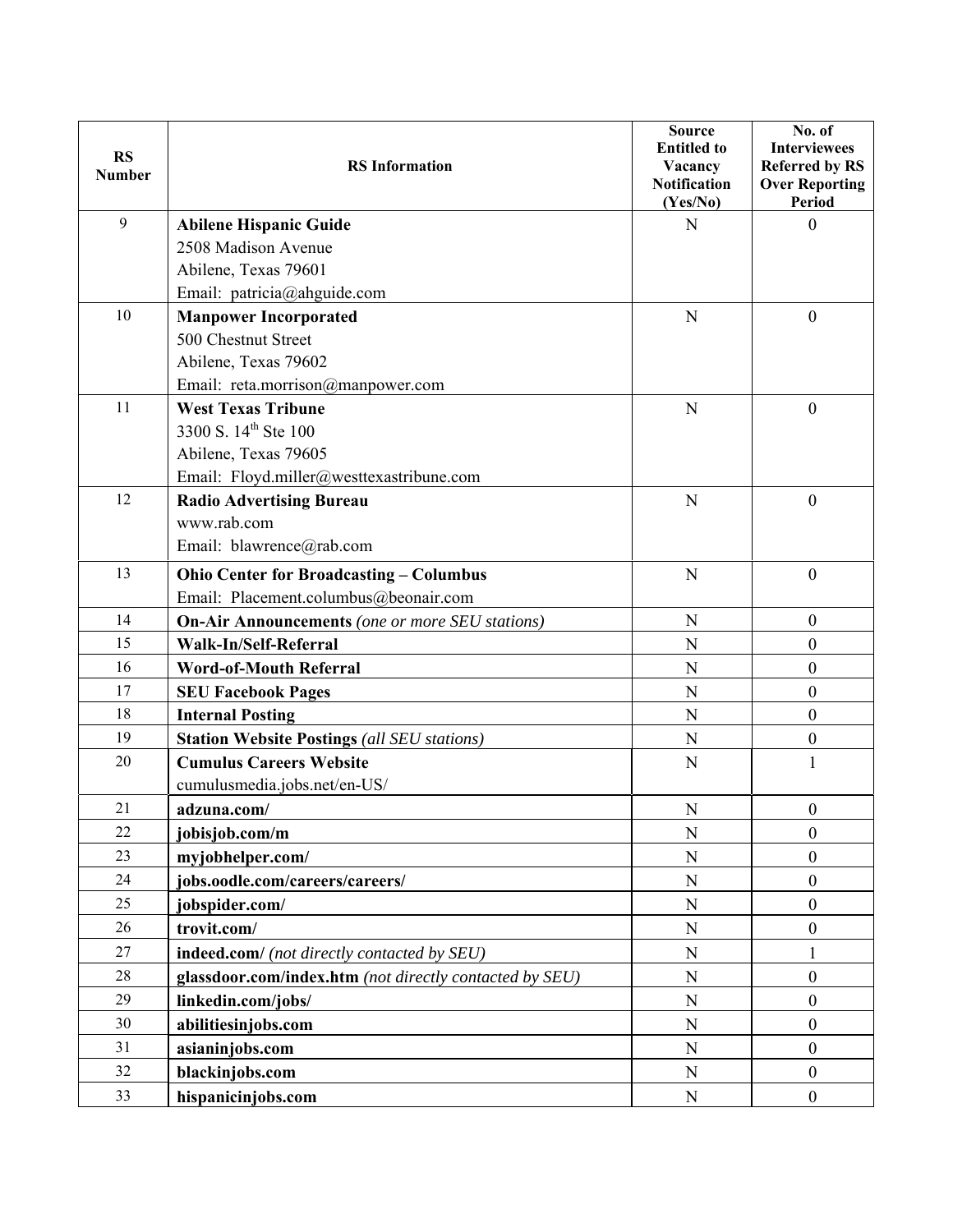| <b>RS</b><br><b>Number</b>                                | <b>RS</b> Information        | <b>Source</b><br><b>Entitled to</b><br>Vacancy<br><b>Notification</b><br>(Yes/No) | No. of<br><b>Interviewees</b><br><b>Referred by RS</b><br><b>Over Reporting</b><br><b>Period</b> |
|-----------------------------------------------------------|------------------------------|-----------------------------------------------------------------------------------|--------------------------------------------------------------------------------------------------|
| 34                                                        | lgbtqinjobs.com              | N                                                                                 | $\theta$                                                                                         |
| 35                                                        | diversityinjobs.com          | N                                                                                 | $\theta$                                                                                         |
| 36                                                        | seniorsinjobs.com            | N                                                                                 | $\theta$                                                                                         |
| 37                                                        | womeninjobs.com              | N                                                                                 | $\theta$                                                                                         |
| 38                                                        | <b>JOFDAV.com</b>            | N                                                                                 | $\boldsymbol{0}$                                                                                 |
| 39                                                        | disAbledperson.com           | N                                                                                 | $\boldsymbol{0}$                                                                                 |
| 40                                                        | hireblacknow.com             | N                                                                                 | 0                                                                                                |
| 41                                                        | hispanicjobexchange.com      | N                                                                                 | $\boldsymbol{0}$                                                                                 |
| 42                                                        | africanamericanjobsearch.com | N                                                                                 | $\boldsymbol{0}$                                                                                 |
| 43                                                        | asianjobsearch.com           | N                                                                                 | $\boldsymbol{0}$                                                                                 |
| 44                                                        | lgbtjobsearch.com            | N                                                                                 | $\boldsymbol{0}$                                                                                 |
| 45                                                        | disabledjobseekers.com       | N                                                                                 | $\mathbf{0}$                                                                                     |
| 46                                                        | usdiversityjobsearch.com     | N                                                                                 | $\mathbf{0}$                                                                                     |
| 47                                                        | veterancareercenter.com      | N                                                                                 | $\boldsymbol{0}$                                                                                 |
| 48                                                        | seniorstowork.com            | N                                                                                 | $\boldsymbol{0}$                                                                                 |
| <b>TOTAL NUMBER OF INTERVIEWEES OVER REPORTING PERIOD</b> |                              |                                                                                   | 2                                                                                                |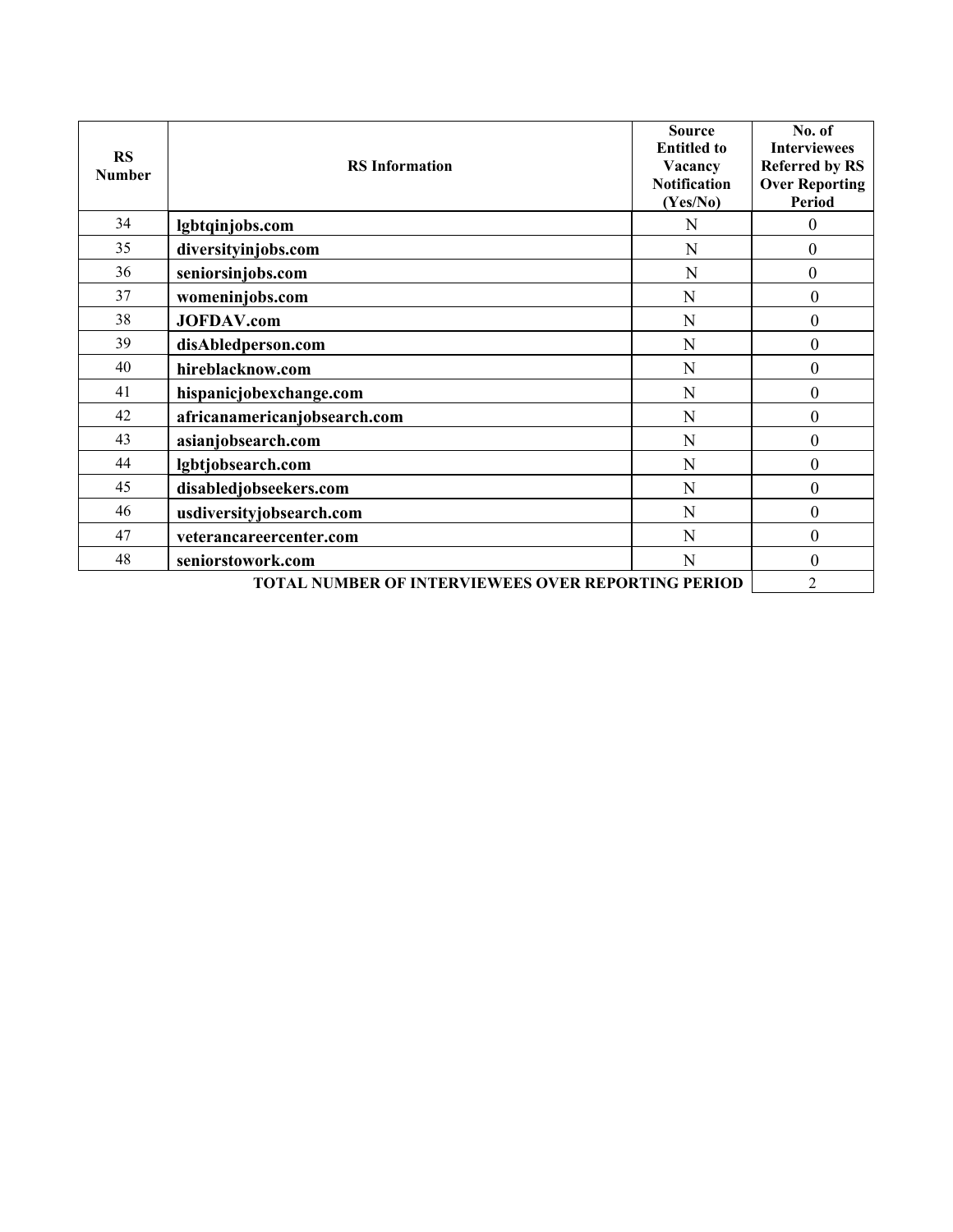### **KBCY(FM), KCDD(FM), KHXS(FM) and KTLT(FM) EEO PUBLIC FILE REPORT April 1, 2021 – March 31, 2022**

|                  | <b>Type of Recruitment Initiative</b><br>(Menu Selection)                                                                                  | <b>Brief Description of Activity</b>                                                                                                                                                                                                                                                                                                                                                                                                                                                                                                                                                                  |
|------------------|--------------------------------------------------------------------------------------------------------------------------------------------|-------------------------------------------------------------------------------------------------------------------------------------------------------------------------------------------------------------------------------------------------------------------------------------------------------------------------------------------------------------------------------------------------------------------------------------------------------------------------------------------------------------------------------------------------------------------------------------------------------|
| 1                | Management-level training regarding methods of<br>ensuring equal employment opportunity and<br>prevention of discrimination and harassment | During the month of December 2021, our SEU<br>participated in harassment prevention training.<br>All hiring managers - Market Manager,<br>Business Manager, Operations Manager - as<br>well as the entire staff were required to<br>complete a course prepared by Mineral entitled,<br>"Harassment Prevention." The course presented<br>best practices for updating policies and<br>procedures, reporting incidents, and following<br>up on complaints. In order to obtain a<br>certificate of participation, managers were<br>required to take a quiz following their<br>completion of the tutorial. |
| $\boldsymbol{2}$ | Management-level training regarding Diversity,<br>Equity, and Inclusion                                                                    | During the month of December 2021, this<br>SEU participated in Diversity, Equity, and<br>Inclusion training. All hiring managers -<br>Market Manager, Operations Manager,<br>Business Manager – as well as the entire<br>staff were required to complete courses on<br>line using ThinkZoom. Participants viewed<br>five segments entitled "Working Well With<br>Everyone," which addressed the meaning of<br>diversity, the diversity continuum, the<br>mistake of stereotyping, the power of<br>inclusion, and diversity = greatness.                                                               |
| 3                | Participate in Job Fair                                                                                                                    | On November 4 <sup>th</sup> , 2021, our SEU<br>participated in a job fair hosted by<br>Workforce Solutions at the Taylor County<br>Expo Center in Abilene, TX. Our SEU<br>occupied a booth which was staffed by our<br>Market Manager who spoke with job seekers<br>about career opportunities in broadcasting<br>and job openings within the SEU.                                                                                                                                                                                                                                                    |

# **III. RECRUITMENT INITIATIVES**